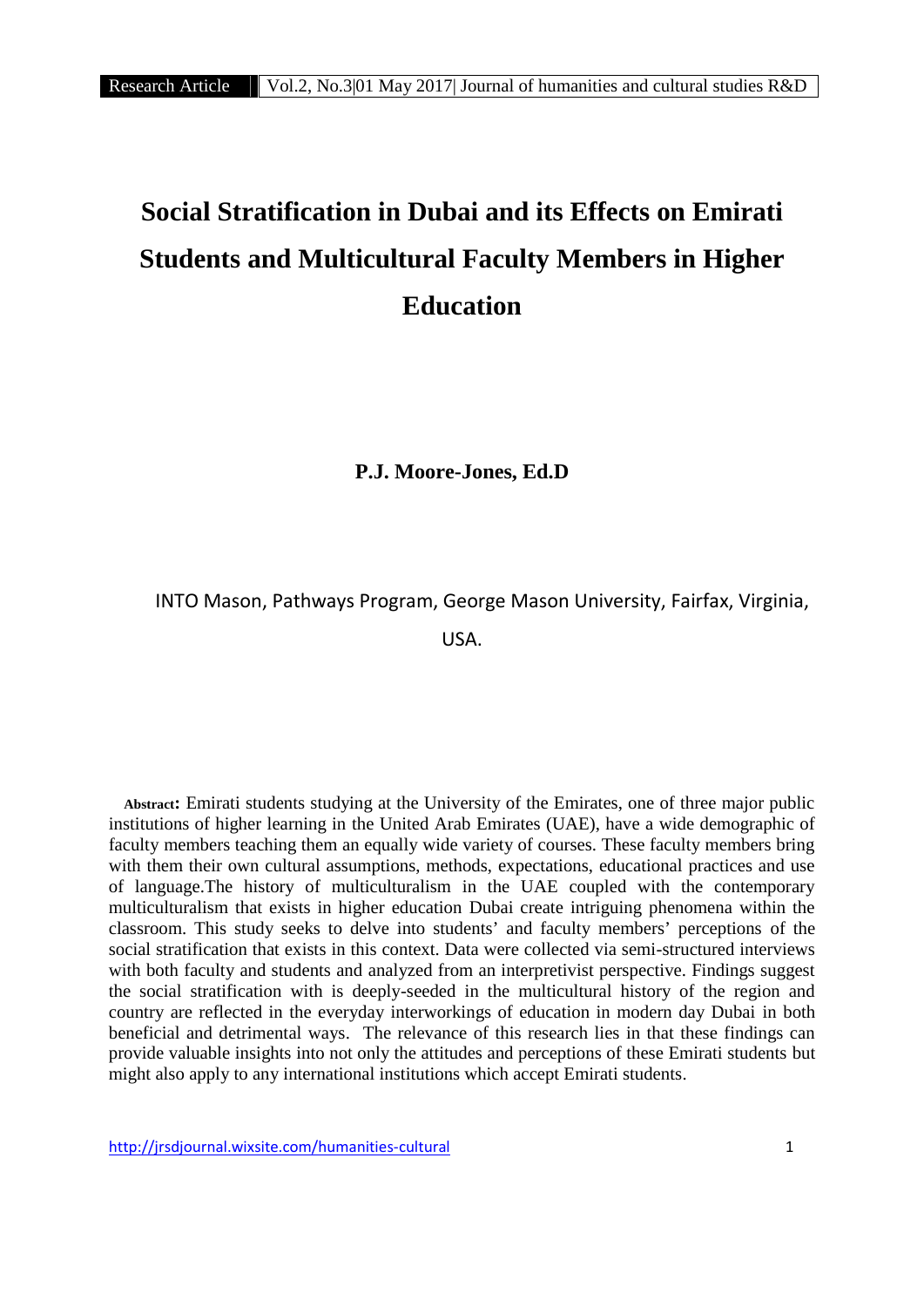*Keywords***—**social stratification, intercultural competence, Dubai, higher education in the UAE

## **1. Introduction**

Emirati students studying at the University of the Emirates (the *U of E*; a pseudonym), one of three major public institutions of higher learning in the UAE, have a wide demographic of faculty members teaching them an equally wide variety of courses that are mandated to be taught in English. While previous studies identified the responsibility of faculty members to understandmulticulturalism among students, I took at the University of the Emirates as an example to identifythe need of faculty members to learn about the history of the region and its implications on both, modern student populations and modern multiculturalismas it exist in Dubai today.

Specifically, I wished to explore this through the lens of the social stratification that exists in the fabric of Emirati society. This stratification is often embedded within the culture and takes on many forms but is often evident in the classrooms of higher education. Considering the multicultural nature of the administration and faculty demographics of higher education, it is no wonder its effects can be seen daily.

This study begins with a profound look into themanifestations of higher education in the UAE and then considers the historical trends of this social division, specifically stemming from the centuries-old practice of importation of foreign labor which has grown exponentially after the discovery of oil in the region. After this, I wished to explore student and faculty members' perceptions of how this permeates modern Emirati society and is evident in today's classrooms.

## **2. Methods**

The qualitative design of this research is divided into two parts, the interviews which were conducted with the faculty members and the focus groups conducted with the students. The teaching faculty members were interviewed in a structured format for a variety of reasons. First, the interview format was chosen in an effort for the participants to discuss interpretations of their teaching experiences and express how they regard situations from their own perspective. Members of the teaching faculty are also the multicultural participants, which this study seeks to explore the perceptions, effects and experiences of. The members come from culturally diverse backgrounds. An example of this would be that some of the participants are from cultures which Hofstede characterizes as more Individualist while others come cultures which are characterized as Collectivist (Hofstede, 1980). Due to the variety of length of experience, culture of origin, age and previous locations of teaching experience, the decision was made to collect this qualitative data individually in one-on-one interviews.

http://jrsdjournal.wixsite.com/humanities-cultural 2 *2.1 – Participants*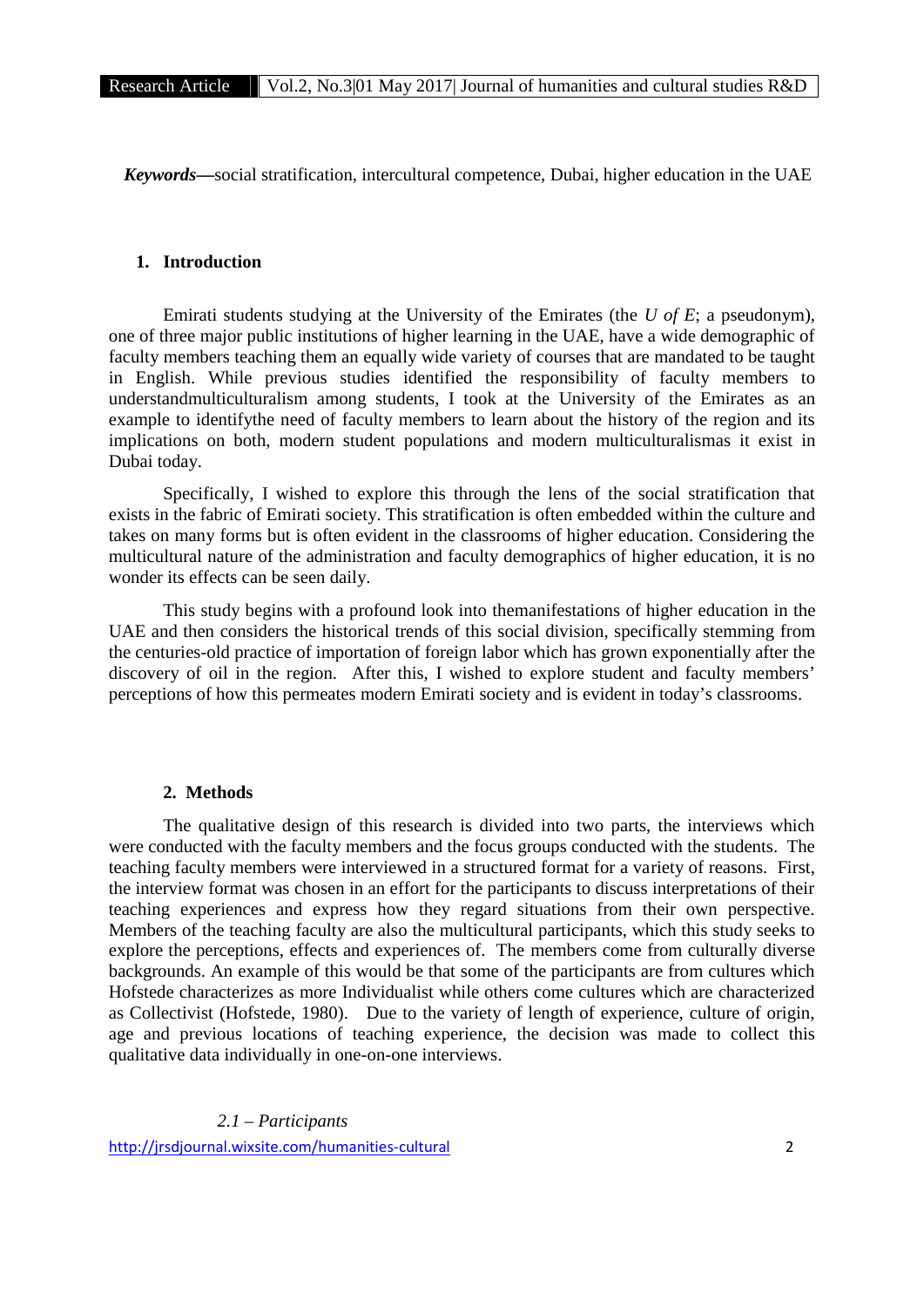Teaching faculty participating in this study all live in Dubai and teach at either Dubai Men's Campus or Dubai Women's Campus of the U of E. The campuses are separate and in different neighborhoods of Dubai. Although the university often refers to these institutions as the "Dubai Campuses" with a Women's Campus and a Men's Campus, faculty members are typically under contract and teach at one campus exclusively. As mandated by hiring and accreditation procedures, each faculty member possesses a Master's degree and has a minimum of 10 years teaching experience.

All student participants are current students and are of Emirati citizenship. There were three focus groups in total with four-to-six members each. Data were collected from two focus groups from Dubai Men's Campus and one from Dubai Women's Campus. The reason for the imbalance was a simple matter of accessibility. Cultural practices of men and women meeting outside of professional settings are rare in the UAE. The rationale for interview locations is addressed in Section 4.8. Many of my potential female participants responded to invitations to meet for research purposes with reluctance. Due to this, I was not able to have access outside the university to as many female participants as males. Only 5 of the 15 participants were female.

#### **3. Context**

This study focuses on students and faculty of Dubai Women's Campus and Dubai Men's Campus of the University of the Emirates, hereafter referred to as the U of E. The U of E was founded in 1989 with respective Men's and Women's campuses.The U of E offers a broad range of academic disciplines and majors which also differ from campus to campus.

Faculty members come to the U of E from all corners of the globe. They are recruited online or through academic conferences such as TESOL Arabia and are given an attractive package to relocate to the UAE for a 3 year contract, after which they are reviewed by the university, leading to a decision as to whether a renewed three-year contract would be offered. Some nationalities are represented more than others due to a number of factors, most prominent being general proximity to the UAE. Those designated as faculty include but are not limited to British, Irish, American, Canadian, Jordanian, Egyptian, Indian, Filipino, Sudanese, Pakistani, Tunisian, Iraqi, Chinese, Brazilian, Dutch and several others.

## *3.1 – Historical Context*

*The foundation of the UAE was itself part a parcel of sea-change in the global order, when Britain decided in 1968 to relinquish her military influence east of the Suez Canal and her supremacy over the Gulf region, leaving the area exposed to the threat of communist infiltration on the one hand and the domination of militarized Iran on the other* (Heard-Bey, 2004, p. xxvii)*.*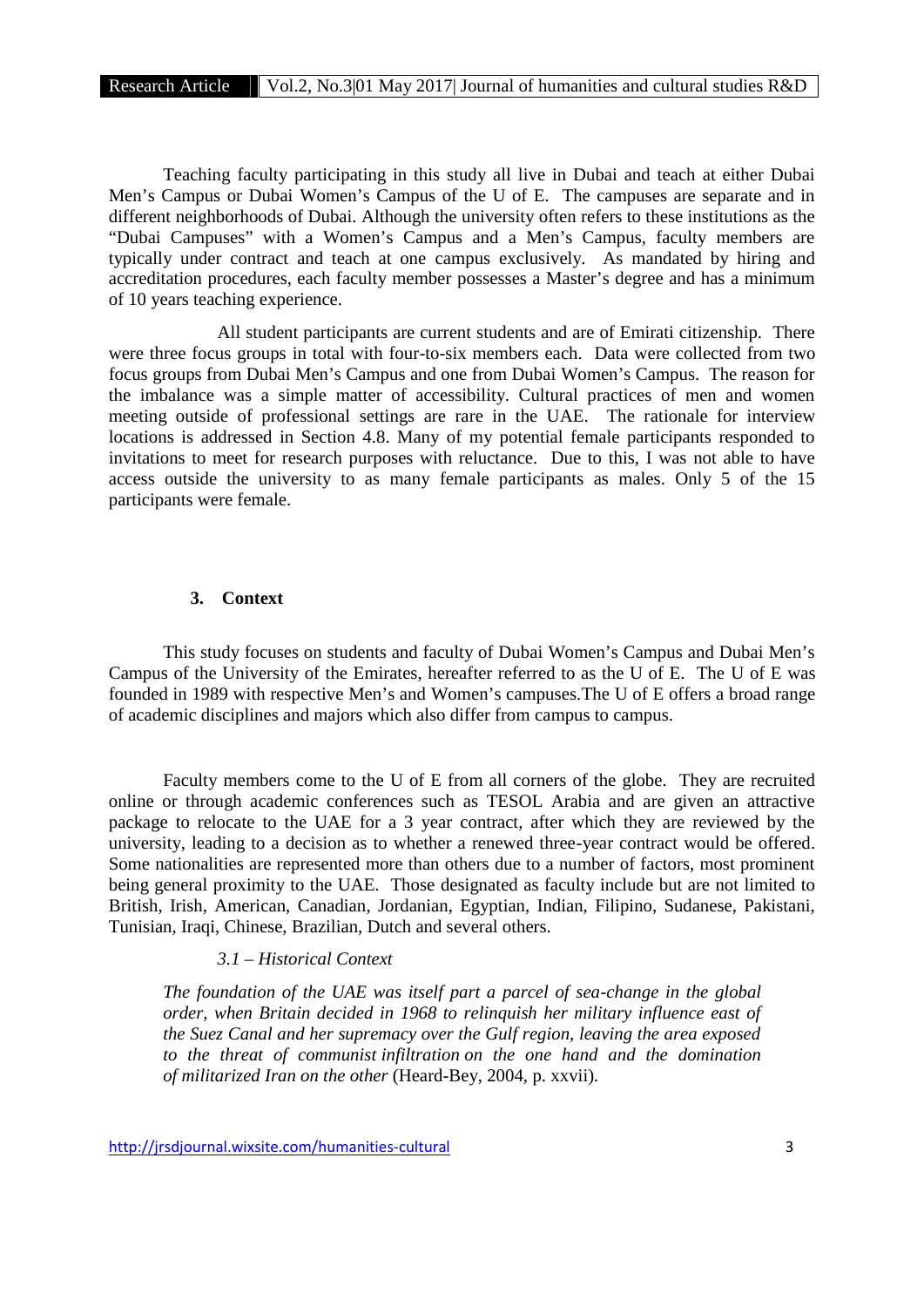Few nations have undergone so spectacular a change within the last 100 years. Before the union of 1971, the region now known as the United Arab Emirates was a non-federal compilation of tribes known in the West as the Trucial States, the Trucial Sheikhdoms, the Trucial Coast or Trucial Oman, hereafter stated as simply the Trucial States. It was a region consisting of camel-herders, sheep-herders, goat farmers, date farmers and most notably a hub for pearling which accounted for a significant portion of the local economy (Heard-Bey, 2004).

While these industries remained as such for generations, it was the eventual colonization of the Trucial States by Britain which began the molding and formation of the  $20<sup>th</sup>$  century UAE. The colonial period consisted of essentially two periods, the first being 1820 to the end of World War II. During this period Britain had two different sets of interests and objectives in the Trucial States, the first being a desire to control and monopolize the commercial systems and mercantile power in the Gulf region, most of which centered around the pearling industry and the second interest was to widen British power and influence into another region of the world through implementation of British policies and law (Heard-Bey, 2004).

The British essentially set up sheikhdoms of all 7 Emirates. This transition to the hierarchical system ensured familial obligation to protect Britain's dealings with and control over the region. The ruling families were chosen based on existing local status but more importantly the willingness to sign British treaties which ensured colonial control (Kazim, 2000). Britain, in turn became the referees of the region settling land disputes as well as making all types of warfare illegal as a pretext for levying fines on either side who instigated conflict (Davidson, 2005).

Each Emirate's Sheikh, whose family was chosen by the British, was the Ruler of the Emirate and the collection of the 7 Sheikhs formed the Supreme Council which was the highest authority of judicial law in the country. Britain handed over its powers of jurisdiction but not of influence as many leaders remained to aid the formation of the country. With Britain serving as a partner to the new nation, 6 of the existing 7 Emirates became a Federation on Dec.  $2<sup>nd</sup>$ , 1971 with the elected Sheikh Zayed bin Sultan Al Nahyan serving as its Ruler and President.

The UAE of today would not exist without the help of Great Britain yet the manner with which the country was designed and created has led many to become welcoming yet wary of British presence in the newly-formed country (Heard-Bey, 2004). All of this has led to love/hate relationship and potential conflict between modern-day UAE nationals and the British, a West/East comparison which raises the potential of intercultural conflict still to this day.

#### **4. The Population of the United Arab Emirates**

Perhaps the most distinctive facet of the UAE is the makeup and demographic which populate it. Current numbers project that only around 10-15% of the population of the country are UAE nationals (United Arab Emirates, 2013). A modern Emirati national grows up among a population in which nearly every nation is represented, some more than others. This is not a new trend as the expatriate presence in the region has been present for centuries. Many believe it was the discovery of oil in the 1960's which produced the mass influx of foreign labor and workforce but in actuality, this started long before with the seasonal pearling industry. While this is true, the existence of oil in the region brought an acceleration in investment and development in the Trucial States and later in the UAE in the 1960's to the present (Kazim, 2000).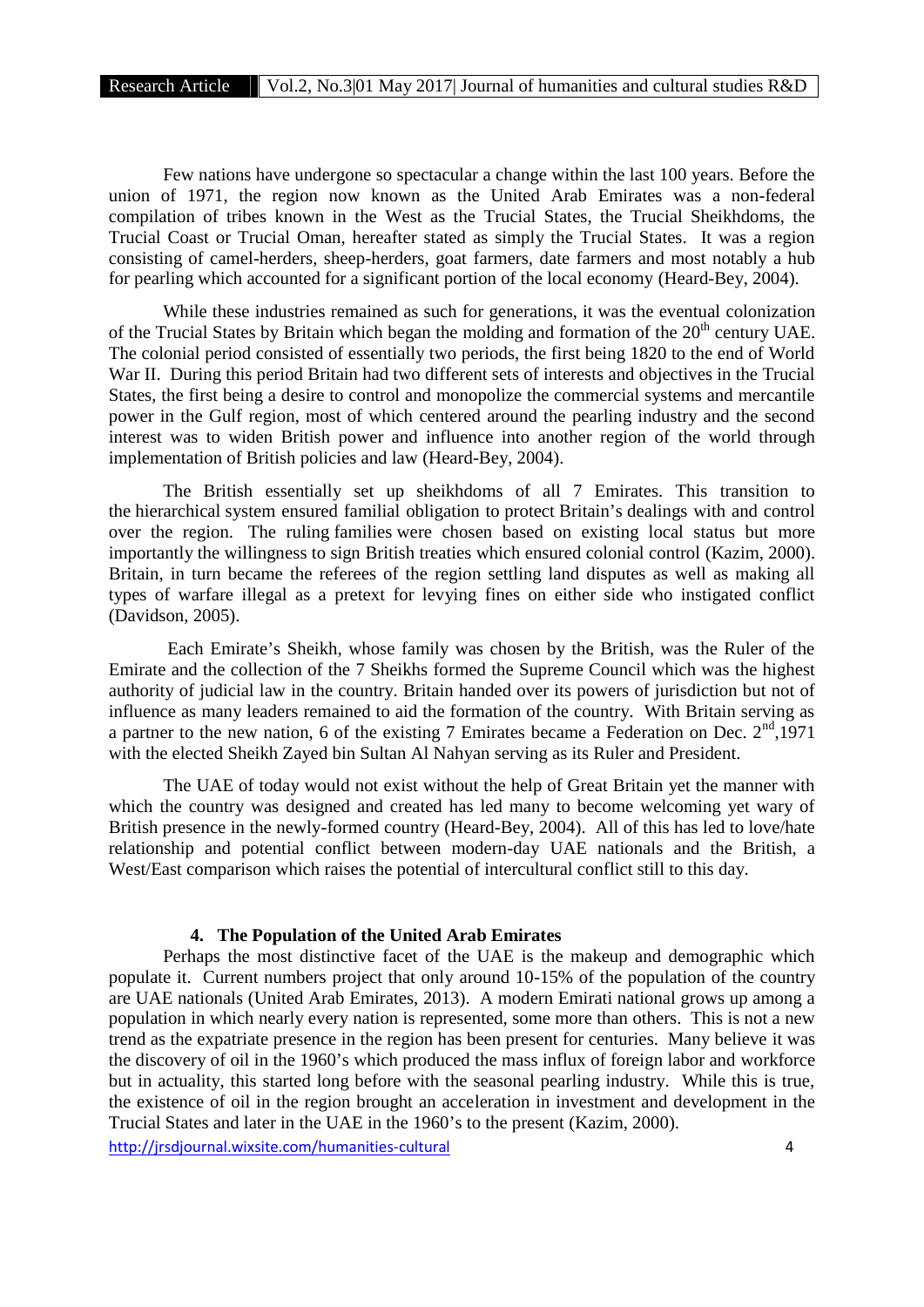Expatriate presence and influence has been necessary for much of the development, physically and intellectually of the UAE in terms of design, management and implementation. Labor and workforce remain at the forefront of the demand for the physical development of the country, especially in the urban areas of Dubai and Abu Dhabi. As a result of this, males outnumber females in the country three to one (United Arab Emirates, 2013). The modern day population and the layers of distinction that exist among the cultures are due to this great influx of expatriate labor. From the blue collar working class of the pearling industries of yore to the development of the construction and oil procurement of the modern day coupled with the white collar business class finance and education sectors of the modern day UAE, this imported labor has made up a significant part of the population and thus the social fabric of the nation.

The effects of this diversity and overwhelming majority of foreignness on the locals' sense of identity will be addressed later in this chapter. However it can be said here that with these have come new additions of language culture, norms, values and religions. With the discovery of oil, the UAE was now moving forward with greater steam on the tide of globalization. A byproduct of this was and is local notions of intrusion upon local culture and perceived "cultural contamination" with the exposure to different ways of doing business, different ways of thinking, differing ways of trading and notably different preferences by the locals for each.

Linguistically speaking, due to the large population of expatriates from the Indian subcontinent in addition to the still significant British and European presence here, English has become the language of business, recreation, socializing and gathering. Similarly, Hindi or Urdu have become common languages of the working class due to the fact that most of the laborers who migrate to the region for unskilled blue collar work often have native command of these languages whereas English may be only secondary. As a result of this multiglossia, Arabic itself has become a language used secondarily anywhere except for inside public schools and Arabs' homes (Davidson, 2005).

Some of the local population fear the extensive growth of the expatriate community vis à-vis the preservation of local culture, customs and language (Heard-Bey, 2004). They lament the need for a majority expatriate population and the hedonistic pursuit of growth in the Emirates (Heard-Bey, 2004).

#### **5. Social Stratification in the United Arab Emirates**

http://jrsdjournal.wixsite.com/humanities-cultural 5 The UAE is often seen by those who live here as a class society, one which one's country of origin, economic status, professional status, material possessions and even ethnicity play significant roles into one's experience in society. This, again is not a new trend. al-Alkim (1989) describes the UAE as a country comprised of "Elites and Non-elites" based primarily on nationality and wealth (al-Alkim, 1989). The facts that this was written 27 years ago and the population of the UAE has risen so much since then, suggests this idea that al-Alkim describes may have lessen in effect over time yet residue of this separation of Elites and Non-elites can still be seen in the modern UAE. Due to the importation of labor, both manual and professional, social stratification has been constructed to form the often perceived social hierarchies. It would be foolish to think this stratification is exempt within the walls of institutions of higher learning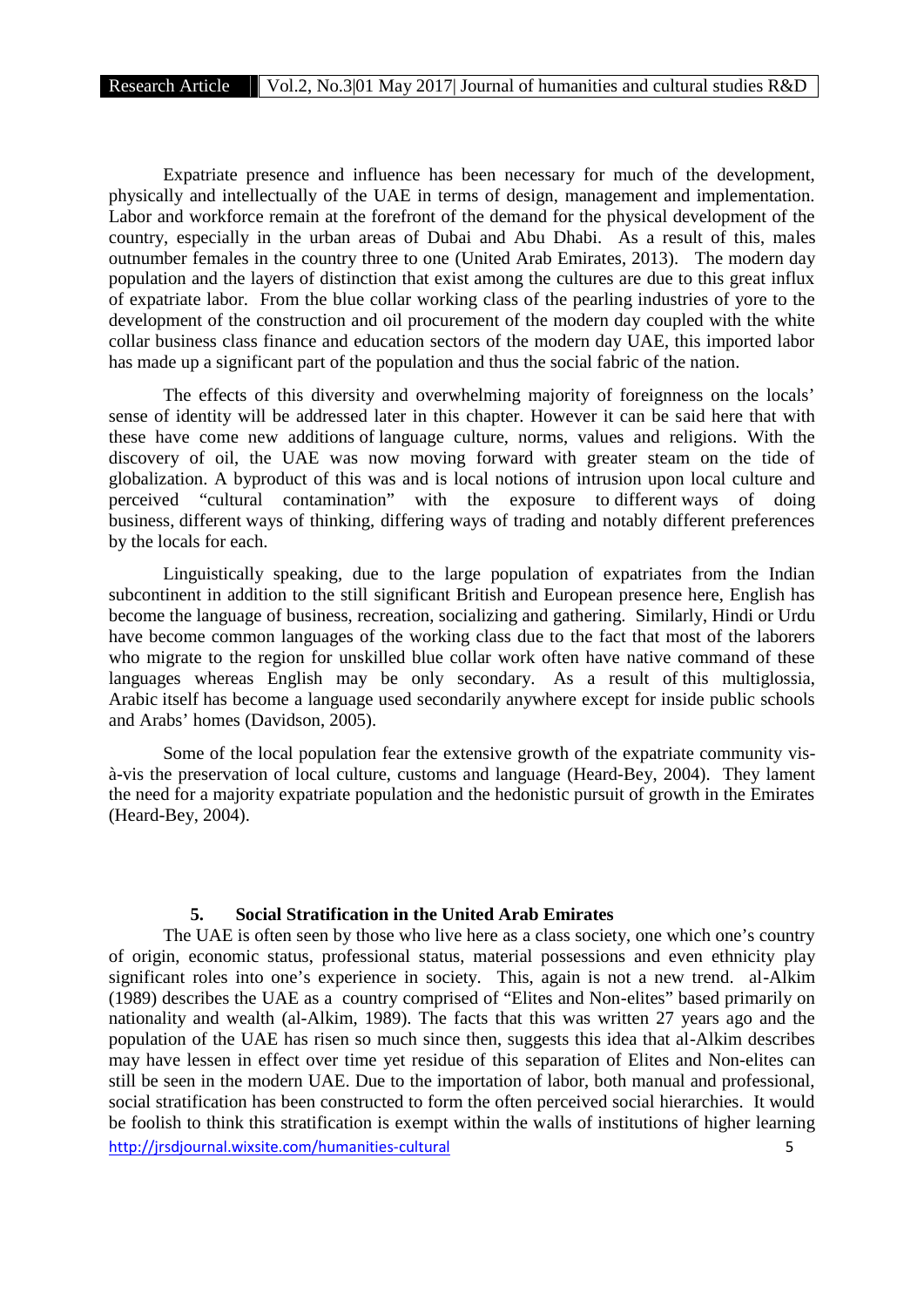in the UAE. Another aim of this study is to investigate student perceptions of those they learn from. How do issues like classroom management, student motivation and effort manifest themselves from course to course and teacher to teacher? I reiterate the fact that none of the dimensions of social culture mentioned in this study are new phenomena and thus a look at the history such cultural gaps is necessary to fully appreciate the perspective of the participants.

Bedouin tribes, many of which can still be seen today, spawned the first evidence of distinction of class. A separation between the camel-herding tribe, who were more mobile and thus acquired more connections, friendships and relationships within the diverse population seemed to have gained a higher social standing than the sheep herders which tended to be more stationary and possessed a more limited circle of acquaintances. This is evidenced by the camel-herding families having more instances of intermarriage with the tribes and families from greater distances. Their seed spread and a more aristocratic status befell them. As a result of this, greater social power was now held by the group (Davidson, 2005). The weaker tribes of sheep herders became a more dependent class of producers, forced to accept more subservient roles in exchange for economic and military security from their more powerful, fellow tribes of camel herders (Davidson, 2005). This exemplifies the social stratification which exists in the UAE is rooted in its own history, and therefore it is unsurprising that this continues to exist.

Kazim (2000) elucidates the social dynamic that had begun in the Trucial States and thus continues to the modern-day UAE.

*Discourses within the labor force reflected and reinforced segmented identities, which, in turn, endangered socio-economic differentiation in terms of economic privilege, cultural prestige and political power. Segmentation and socio economic differentiation within the contemporary UAE's labor force stemmed from the fact that the immigrant workers came from different countries, spoke different languages, adhered to different religions, had varying educational backgrounds and skills* (p. 365)*.*

The UAE and in particular, Dubai and Abu Dhabi continue to grow and thrive led by the ambitious vision of the country's leaders. The country has raised the standard in terms of infrastructure development and well as business prowess. These two things require a polarity of imported labor, one for the manual side, which are often unskilled workers from neighboring countries of low economic status and highly-skilled, often highly-educated professionals who often arrive from wealthier countries. The socio-cultural effects of this demographic imbalance can be seen, according to Thomas (2013) by the occasional policing of migrant workers in public areas such as malls for fear of them "leering at females" which has caused issues in the past (Thomas, 2013, p. 54). In this way, the social stratification that began with the pearling industry has expanded and even been magnified considering the wider array of nationalities represented and the doubling of that population in less than a decade.

In summary, industries of the early  $20<sup>th</sup>$  century set a precedent for what would become a factor in later and modern UAE society, a segmented class society, often determined by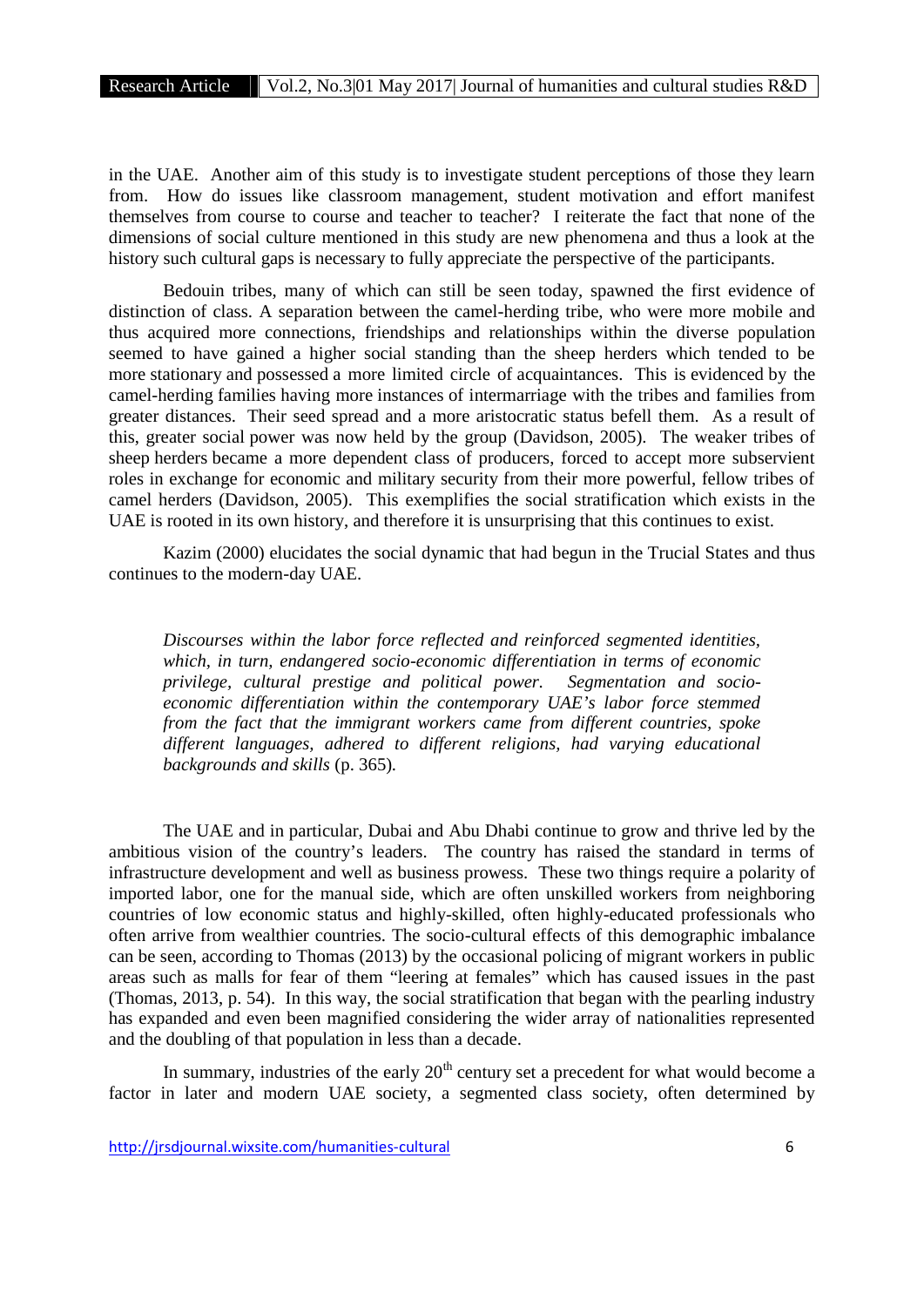nationality. There may be a variety of ways this social stratification could affect how students perceive their multicultural faculty members. This study aims to explore how.

#### **6. Education in the United Arab Emirates**

*The presence of a teacher from an outside culture does not offer a recognizable and culturally relevant role model for students, thereby exacerbating the perception among the local population that teaching, and education more generally, are not careers for Emiratis* (Kirk, 2010, p. 14)*.*

To fully understand the academic position of the students in higher learning systems in the UAE and specifically the participants of this study, we must examine the history of education systems, the primary and secondary systems from which the students graduate and the current trends that are happening in the country. What do the students excel at? Where do they struggle? What directives have been put forth in terms of the curriculum design and teacher recruitment to better existing issues? Most importantly and looking to the past and the future, who has taught them?

It should firstly be noted that the UAE was one of the first nations in the region to provide education to women. While both public opinion and government policy favor education for its female citizens, this has proved to be a delicate dance as strict Islamic practices and interpretations of the UAE have historically forbidden females from leaving home without a male family member (Soffan, 1980). Additionally, Emirati females are rarely allowed to board dormitories in other cities which forces them to commute from home (Soffan, 1980). Though perhaps not quite to the same extent as in the time of Soffan's writing, we can, again see this as a general standard practice in contemporary Emirati families. Nevertheless, the UAE has offered free higher education to its female citizens since 1977 (Soffan, 1980).

Education systems at all levels were initially adopted from British models and more recently US education systems (Wilkins, 2010). Kirk (2010) calls the UAE education system one of a "consumer practice" stating that it "has a history of buying in the educational models and expertise it requires, as opposed to the lengthier, but possibly better suited, process of building an indigenous education system from the ground up" (p. 4). This act of the UAE borrowing and adopting foreign education systems as opposed to creating their own to fit the needs of locals students has caused some issues, namely in the conflict of interest of where differing subjects and courses fit. Later, education in the region sees the perceived marginalization of Islamic Studies within the curriculum but an initial point of contention among the local population was the emerging trend of English education.

Between 1985 and 1992, the English language made its way into the compulsory curriculum and thus another shift in recruiting occurred (Kazim, 2000). Teachers from native English-speaking countries were now in demand, many of whom were non-Muslim, and thus school administrators and the Ministry of Education now had to temper the necessity of a core curriculum subject of English with the priority of Islamic Studies.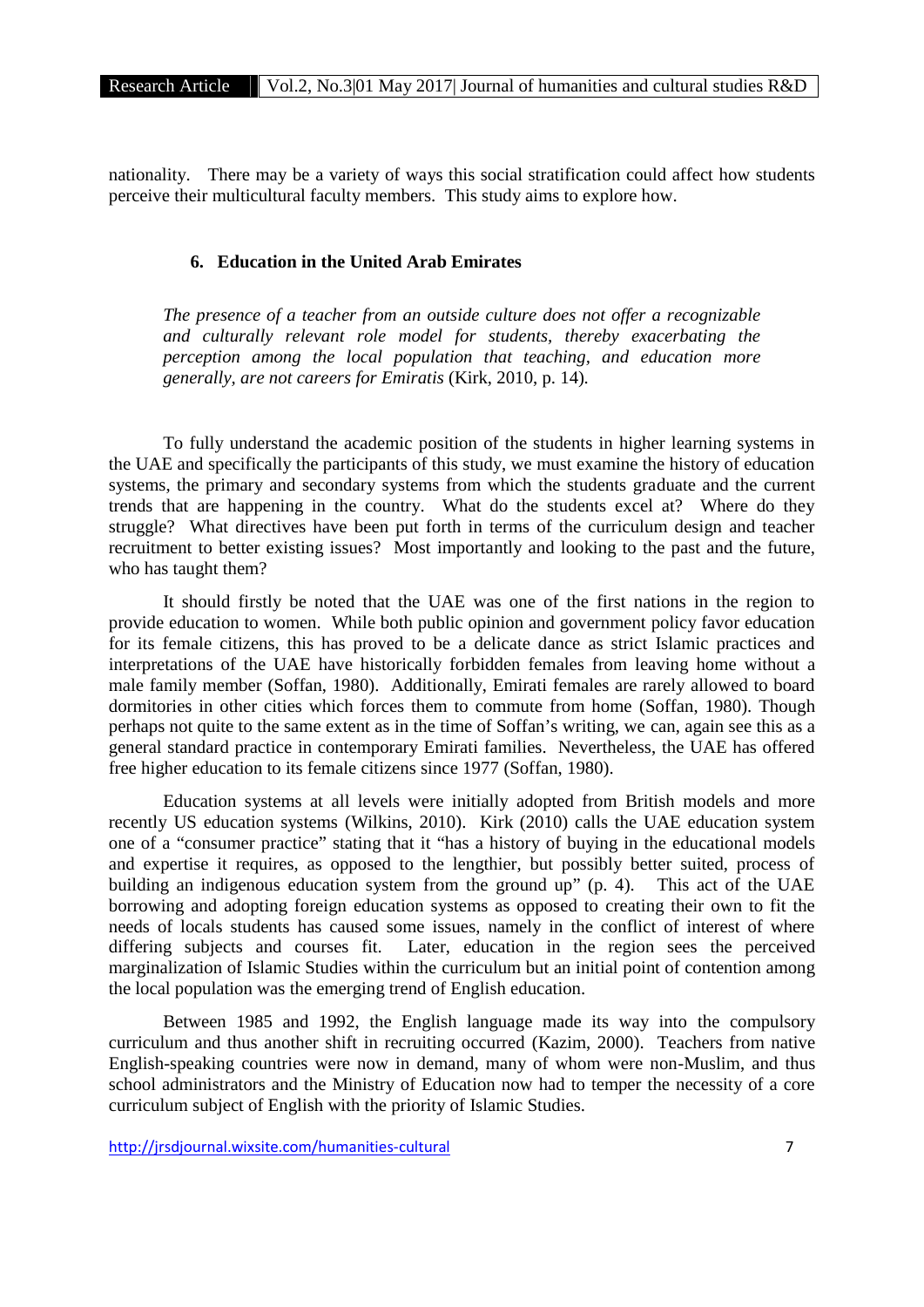This shift has had a lasting effect on modern-day skill sets of graduates of these public institutions. The Arabic skills of many of the citizens of the UAE are below standards which consequently has led to the reluctance of private employers to hire UAE nationals (Shagouri, 2005). It seems the demand for English has come at the cost of education of Arabic. The employability of Emiratis which prefer to utilize the regional, Khaleeji dialect of Arabic which can be quite different from standard or classic Arabic has led employers to opt for employees from other countries which have a greater command of and ability to communicate and write in standard Arabic (Lawati & Youseff, 2007).

According to Heard-Bey (2004), the primary and secondary education systems as a whole have not kept up with international standards. With the importation of curricula and textbooks, often primary and secondary school teachers are also imported from other Arab countries and given short, one-year contracts which results in not only a lack of job security but high levels of teaching staff turnover within each school (Heard-Bey, 2004).

Emirati families have two choices when choosing to send their children to study at primary and secondary levels; public, cost-free government schools where the teaching staff is comprised primarily of Arab expatriates or private schools which employ a wide variety of nationalities, are taught mostly in English and provide supplemental and optional curricula which include Arabic and Islamic Studies. This choice is often an economic one as the country does not provide the costly tuition fees for locals to attend private schools. Gulf News, a local English-language newspaper, reports these private institutions can cost upwards of 100,00 AED (US\$ 27,200) per academic year (Sasso, 2013). Often times, male students are given preferential treatments regarding choices offered, most notably international study. Ridge (2010) posits that this is done mainly due to the personal freedoms that male Emirati students enjoy and calls for "higher standards for [male] children" (p. 29). This, however, is viewed by some as a doubleedged sword in that the personal freedom they have may adversely affect their ability or willingness to tackle academically rigorous programs. Dalure et. al. (2015) note,

*Relatively relaxed standards of personal freedom experienced by some Emirati males did not enable them to develop discipline and strength in character to meet cultural expectations of becoming heads of households and community leaders (p. 81).*

Moving onto higher education, United Arab Emirates University was opened in 1976 to serve as the first federal university of the country. This was followed by the establishment of the Higher Colleges of Technology in 1988 (United Arab Emirates, 2013). Later came Zayed University and these three major public institutions offer free education to all UAE nationals using the medium of English for all instruction (United Arab Emirates, 2013).

It can be said that British colonization of the Trucial States had helped the local population with exposure to the English language. Most would agree that Emirati students are well aware of the language due an estimated 85-90% of the population being expatriate and thus having been surrounded by it their entire lives. However, using English as a medium of instruction solely in tertiary education has complicated higher education for students who have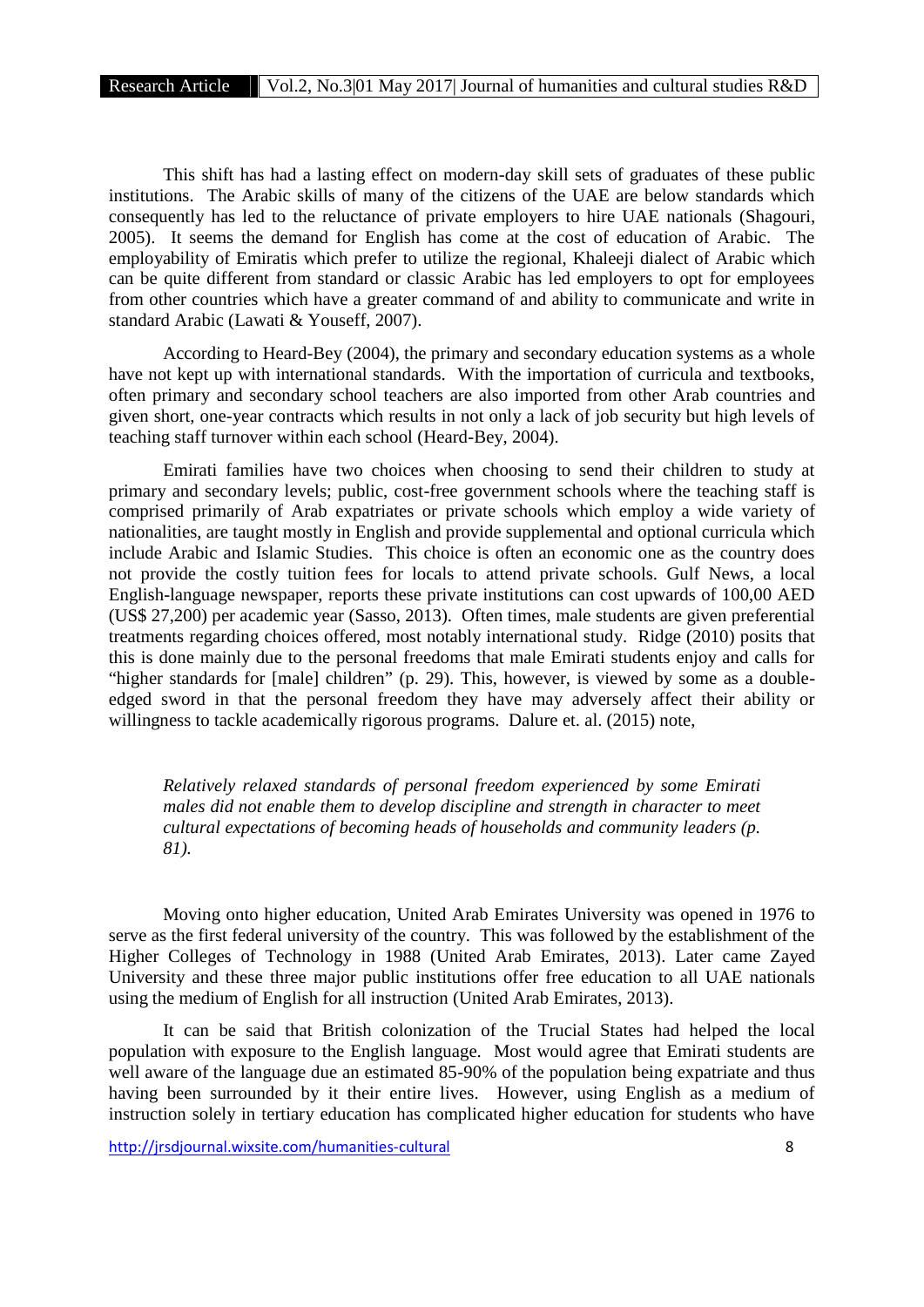not had the benefit of attending private, international primary or secondary schools. While many students who attended these private schools might still find language a challenge, they enter directly into a Bachelor's program within these public institutions. Conversely, many public school students struggle to attain the standard 5.0 IELTS score required to enter.

Faculty and student satisfaction and job security are included as factors which this study explores. Wilkins (2010) speaks to this, "Once enrolled, there exists considerable pressure on academics to satisfy the students, as they are now considered to be more like consumers than simple receivers of education" (p. 397). A survey of faculty members in the UAE found that many professors feel their students' skills in English and math were subpar and many admitted that Emirati students were being awarded higher grades than they deserve (Gerson, 2010). Wilkins (2010) puts the cause of this in perspective by stating,

*It is common for students in the UAE to plead for higher grades, often acting under parental or peer pressure. Poor course evaluations, complaining students and concerns over job security were identified by professors in the survey as some causes of grade inflation. It is not uncommon for academics at HEI (Higher Education Institutions) in the UAE to have their contracts terminated due to poor course evaluations (p. 397).*

Data supporting these perceptions are presented later in this study. Contractual obligations being only three years, faculty members often use student satisfaction as a measuring stick to the probability of contract renewal.

# **7. Results & Discussion**

## *4.1 - Perceptions of Social Stratification*

As mentioned earlier in this chapter, the UAE could be said to have differing standards and practices in terms of social stratification that may or may not be expected in many of the countries that these multicultural teaching faculty members come from. Noted previously, the UAE has a long history of such stratification due to factors such as British colonization and the long history and more recent explosion of the both professional and working class importation of foreign labor. Ghanim has lived in the UAE and worked for U of E for several years. He is one of the first people that newly-arrived faculty meet when they come to the university. A short session of the Orientation program involves Ghanim giving a lecture on what one can expect from their students based on the students' home lives and religion.

http://jrsdjournal.wixsite.com/humanities-cultural 9 *Ghanim, Palestine: I've tried to help many teachers and not just from the West but other Arabs as well that may not know how things work here. You'd be*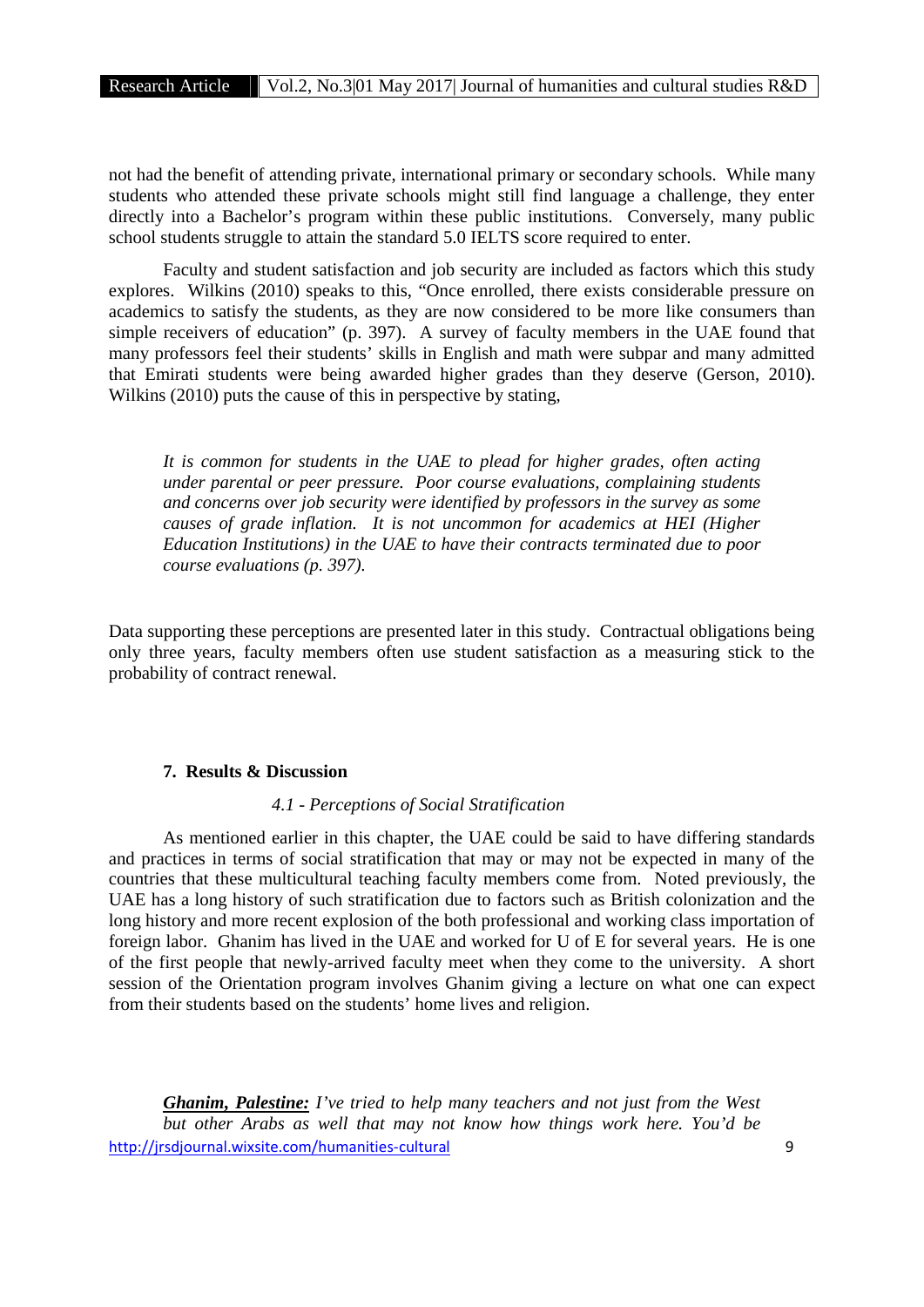*surprised the number of issues that come up between Lebanese, for example or Egyptians and these students. [The students] can be very racist and reject what some teacher says or does or rather what they want to say or want to do in class simply because they don't agree with the teacher. A Syrian may have a very different relationship with Allah or their religion. They may have a family life which was different or an education which required them to do their work in a much different way. To expect these students to fall line with these notions right away is not going to happen and that's what I try to prepare the teachers for.*

Ghanim offers an explicit acknowledgement of not only the necessity of a Cultural Orientation program but the social stratification that has the potential to hinder some newly arrived teaching faculty members. Through experience and, no doubt trial and error, Ghanim seems to have developed an understanding of his students which many teachers, including myself have benefitted from. The U of E utilizes veterans like Ghanim to impart knowledge and wisdom from their years of experience in teaching Emirati students. It is this interaction with colleagues which helps guide incoming faculty members to the realities of teaching in the UAE. Those co-workers who have the cultural duality or intercultural competence which allows them to engage and thrive in a multicultural teaching and learning environment serve as an invaluable resource. A part of this cultural duality is not the acceptance but the acknowledgement of social stratification and how it can affect the professional lives and teaching practices of us all in very different ways.

Next, I wish to present the qualitative data collected regarding issues of social stratification to give a glimpse of the states of perception at the time of research. Initially, I asked participants to comment generally about the state or states of social stratification they perceive in their daily lives in Dubai. Responses varied.

*Carry, Canada: I do not face any inequality because I am a white male from North America. I'm sorry, I need to say it. This country places value on or devalues people based on your race and I do not face the inequalities that others of a different race face. But I'm not so callous to think that I deserve it because I don't deserve it more than any human being here. I believe it is different for other people.*

*But I see [social stratification] every day; I see people being treated a certain way because of where they're from or what their racial background is. You know, if you're Indian or if you're Filipino. These people are very competent but they're not taken seriously, they're laughed at. Indians are being made fun of because of the way they speak yet these people are very, very competent, very intelligent and a lot can be learned from them and the people making fun of them or indirectly smacking them in the head are idiots compared to these people. I see it all the time and it disgusts me and that's the truth.*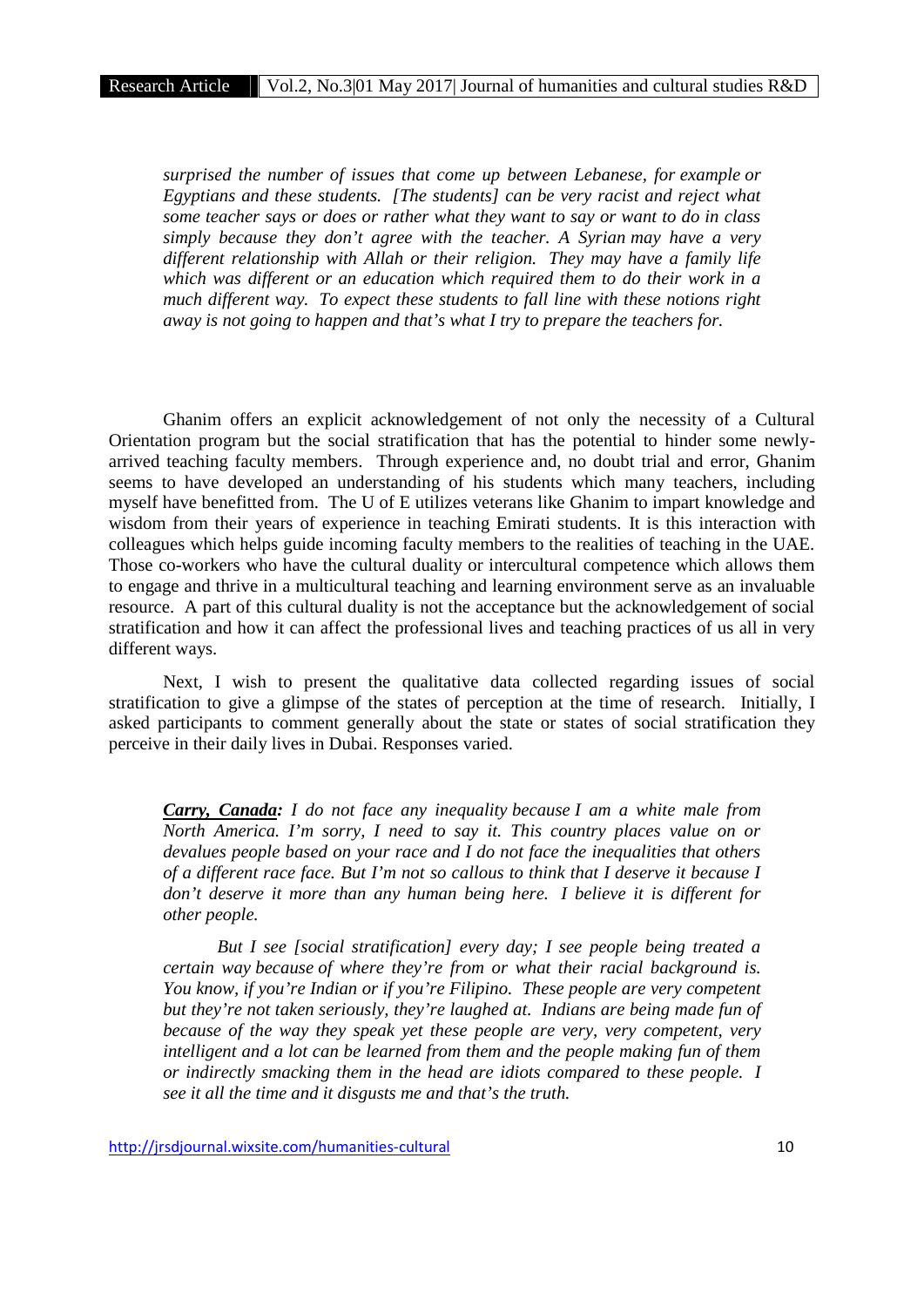Carry takes a blunt stance on the issue however, as someone who has lived and worked in this environment for some time, I cannot say that this response is unusual. Hanna supports Carry's attitude and continues to compare social stratification in the UAE to her home country in saying,

*Hanna, England: I think there's overt racism here in the workplace in a way that we're not culturally accustomed to the West because it's so locked down in terms of equalities. You know, there you have to be really careful of how you refer to someone from a minority ethnic background [in the UK]. I mean, we used to call them 'ethnic minority students' and now we have to call them 'minority ethnic students'. With that there's also it's 'students with a disability' as opposed to 'disabled students'. And people might refer to that as 'PC Gone Mad', you know, that's it's just too much. Vygotsky's theory is that language informs thought and which informs behavior. So, it's actually quite crucial that you get the language right.*

*So here, students are so open about calling people 'niggars' or slurs for Indians. I think the students will call each other these things and it's just so open, whereas in the UK we're so scared to use anything that denotes one's race. It's the first thing they'll label you with here. It's still a quite primitive level here.*

Carry and Hanna see certain practices as wrong. They see what their worldview deems as injustice. The societal norms of language is something that Hanna sees as driving a huge wedge between her students and herself and she notes her native culture as being what informs her perspective of this. She cites what she sees as the "correct" or "right" use of language in order to avoid the cultural "wrong" of disempowerment of individuals.

So why does this divide exist? Can we point to difference of worldview as justification or perceived "overt racism" that Hanna speaks of? The UAE being a primarily honor-driven culture, one could assume that shaming someone via language or insult would be frowned upon. In fact, publicly insulting someone or cursing is an actual criminal offense in the UAE (Emirates, 2014). Yet Hanna and Carry cite racial slurs as commonplace and fundamentally, to them, wrong. There exist differing definitions of what shame consists of. Due to the social stratification in the UAE and specifically, Dubai, students tend use these terms as markers of status.

In this way, perhaps using racial slurs is a vehicle to 'shame' the other and to promote one's own honor as an Emirati. Yet, according to Hanna and Carry, doing this is not only wrong but shocking in its injustice.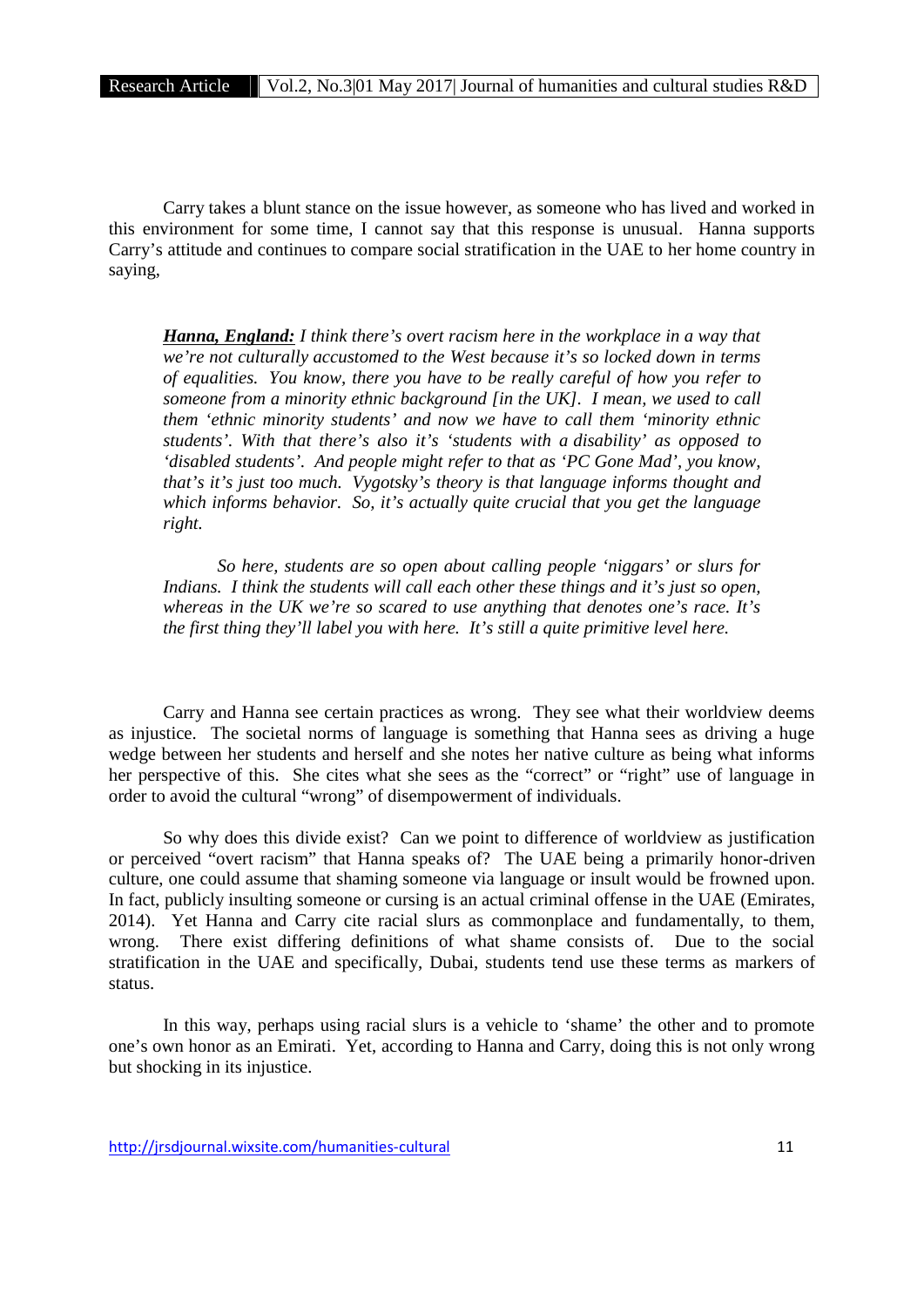An aside from one of the focus groups was made by one of the students. At the time of it utterance, it didn't mean much to me as the researcher but upon further thought, it seemed to be a playful example of this. Between question items, this participants denotes another's heritage in jokingly saying,

*Rashed, UAE: Don't listen to Essa, his mother's Egyptian, Haha!*

Again, while this may seem innocent enough as a joke, the connotation is that Essa is not pure Emirati which Rashed promotes by putting Essa down.

Samira and Tariq also from the Middle East, see injustice as well but in different forms. Noted here is reference to my original rationale for this study. The U of E and all public institutions of higher learning in the UAE are comprised of diverse demographics of faculty and staff. Many faculty members expect standard pay scales as would exist in their home country but as with many aspects of education mentioned in this study, salary variance is allowed to be subjective.

*Samira, Lebanon: Yes in salary. I have a Ph.D and have been here a long while. I know some white English teachers with only a Master's degree started at a higher salary than I am making now. This is so commonplace here and I don't understand why it's done or why there's not more of a fuss about it. Maybe it's because I'm not used to it. In Lebanon, we're all Lebanese so you can't really see the disparity there. But here when conversations about salary happen, you see there's a gap between different nationalities.*

Samira's response speaks directly to why this research is so pertinent in the unique yet growing context of multicultural education. A level playing field where most parameters of one's working environment are agreed upon and expected does not always exist here. This environment has the tendency to be more arbitrary in certain facets of employment, in Samira's case, salary. These are discrepancies in salary that most likely would not exist, as Samira points out in a homogenous working environment.

Tariq also comments on this citing how salary and hiring practices here are met with different views than in other regions of the world.

*Tariq, Egypt: Any discrimination based on nationality is unjust. We see that here in terms of salary I think. To say to somebody, you should earn this much because your passport is different even though they have the same*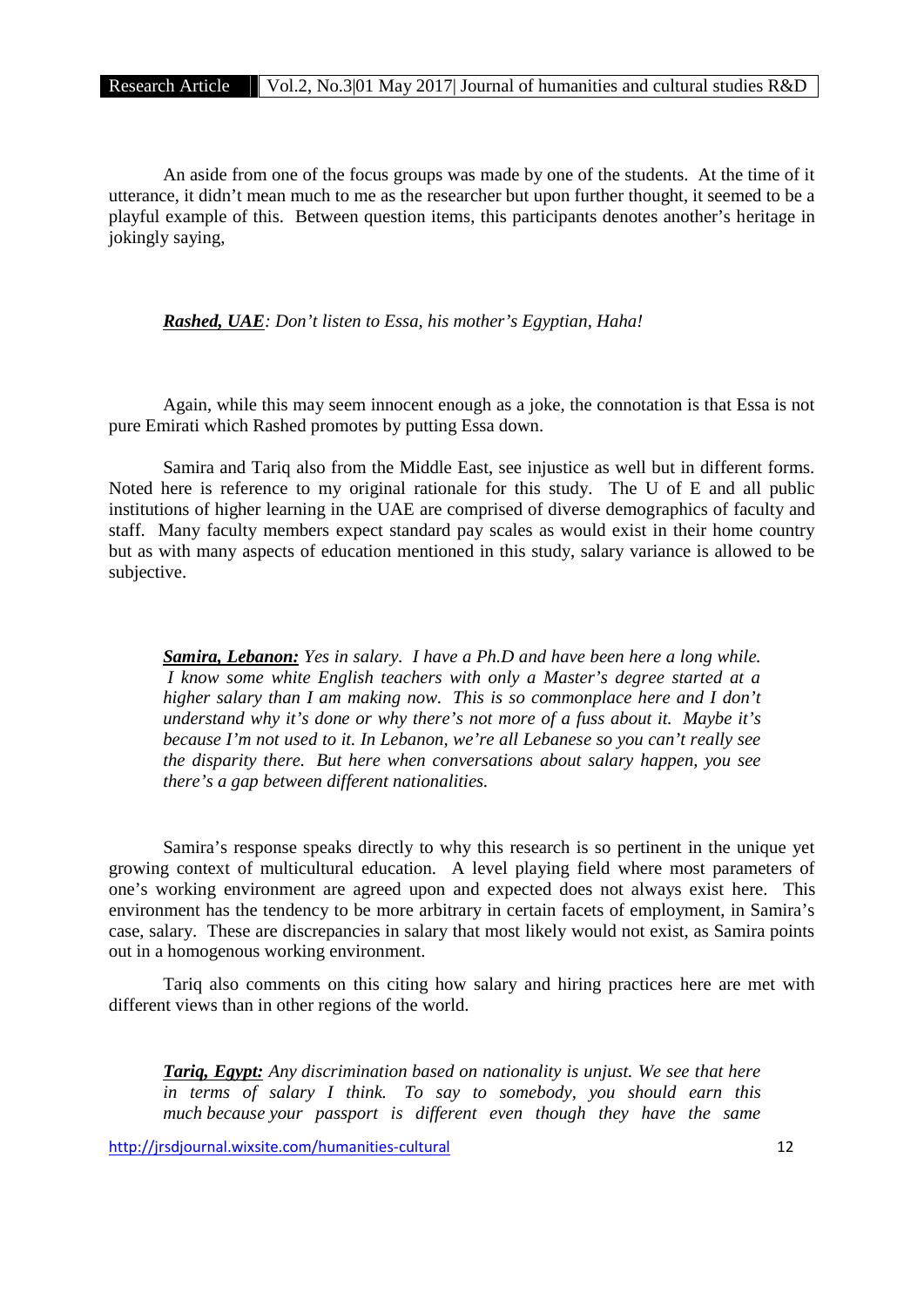*qualifications or better even, that's just ridiculous to me. And that happens, it happens with hiring practices as well. I mean all things being equal, qualifications and experience, they discriminate with salaries. I mean if you did that in the West, you'd be run over the hot coals, you'd be ruined!*

Most poignant, in my view was the response from the participant Murphy who put the idea of injustice in a subjective light. Here, he takes a step back from what others might perceive at social stratification taken at face value and rather looks at what that perception also includes. Murphy might well agree with Peterson (2004) in his stating that these dynamics of culture and the opposing sides of them "may be completely different, but both groups have it perfectly right within the context of their own culture" (p. 22).

*Murphy, England: I think it depends on your definition of what is injustice. On the basis of the culture in which I work, I see fairness but again that definition may be different in other cultures, certainly in the UK. If I want to apply a different set of work standards to this place, then I see injustice. However, I think this is a fair place to work, given the social parameters that have been created here over the years.*

Murphy openly acknowledges that there are different sets of values in different cultures and notes how because of this, injustice can be seen as specific to that culture. Having 12 years' experience at the U of E, it seems he is well aware of the sets of values that exist here and therefore, sees them as "fair". Conversely, he agrees with Samira and Tariq in their saying that were these discrepancies to occur in a different context, it would be considered injustice.

The responses here from faculty participants were also interspersed throughout the interviews and are from different question items. They serve as evidence of the context of working within the social stratification systems of the UAE, which was an ongoing theme. Faculty responses on their multicultural work environment also include their teaching practice with Emirati students and therefore require exploration. The following are responses regarding the lived experience of the participants in the workplace as well as their experiences with social stratification and their Emirati students.

Yasmin comments on what she sees as students' selective "prejudice" toward certain teachers and the statuses that exist. Although she does not state whether she agrees or not with what she sees as students' perceptions, she notes there are distinctions in class.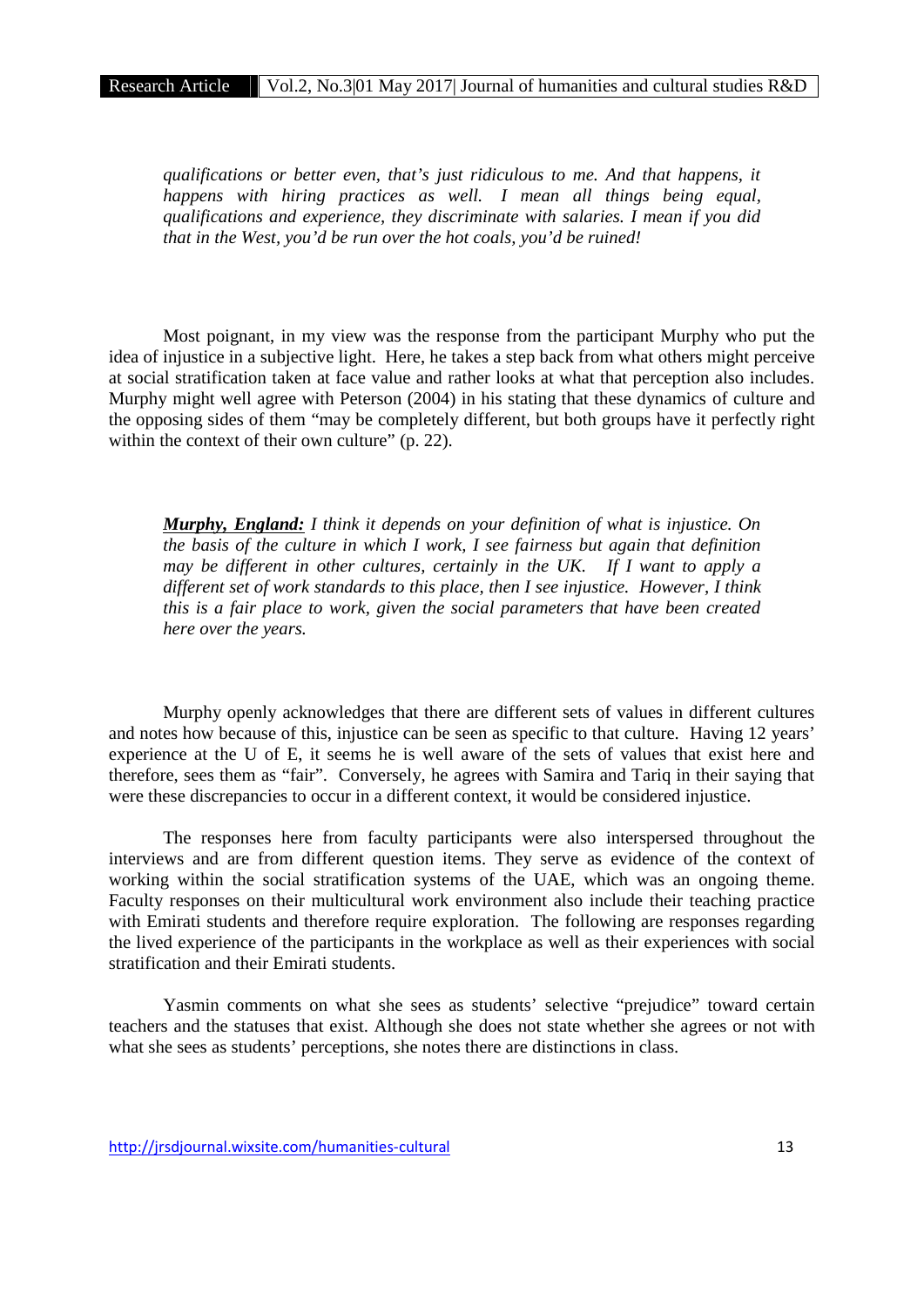*Yasmin, Turkey: I think there are a lot of people being defensive, people being in different camps, I don't think we mix as much as we should. There's [sic] a lot of unstated assumptions about certain types of teachers. So, I think there's a bit of a hierarchy. I think if you're not from a high-status, let's say native English speaking country you've got a bit of a battle on your hands. Because I think if you are an Indian teacher, you've got to get over the students' prejudice and your own sense of, you know, proving your worth.*

*I've been here long enough to know the students perceive this in that native English speakers are of a higher status, have better education. [The students] have generally negative things to say about Indians and Iranians. They talk about their accents. They don't think their English is as good. And I think part of that goes along with the teaching style.*

Murphy draws a deep divide between 2 large yet, in his mind, distinct groups of teachers at the U of E. Those who he refers to as "Arab teachers" and native English speakers have a mismatch of priority when it comes to functioning in their workplace and their general approach to teaching.

*Murphy, England:Our [native English teachers] reaction to [a multicultural workplace] is positive, altruistic and educational. [Arab teachers] response to the workplace is to cover their back, to look after their job and from our perspective to undermine anyone to sustain their employment. You know, when it comes down to it, they teach most of their content in Arabic when it gets too hard or too challenging for them to teach it in English. They pass all their students when we don't and we're the bad guys in the eyes of the students. The Arabs see it as a way to protect their job. They don't challenge the students; they pass the students as a matter of course. But this is the same cultural difference that we have with our students, [Arab teachers] are more culturally in-tune with our students and the idea is to progress and to stay in the game. Learning is not the objective from their perspective.*

Interestingly, here we see Murphy noting his own perceptions based on experience regarding that stratification of social classes within the U of E. I have noted previously that I believe this participant Murphy to display a noble level of intercultural intelligence. However, we can see from his response that this does not prevent one's own notions of social stratification to be exposed. In this way, we can see it is not only the students who possess such notions of difference and even hierarchy but also the faculty members themselves.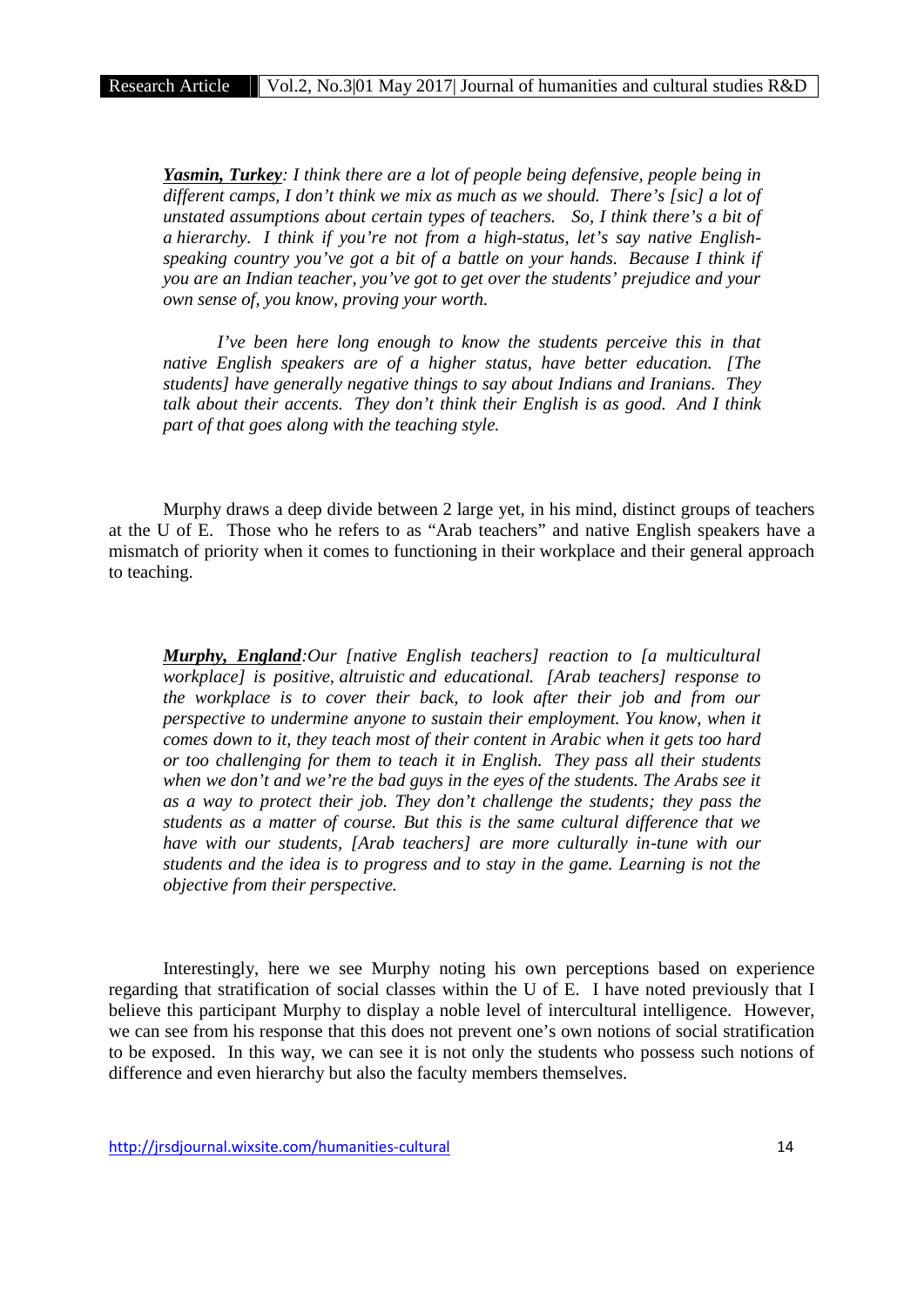Students' responses regarding social stratification do not explicitly comment on the historical causes. They also do not include economic factors, such as salary variance that faculty members have mentioned. As expected, their lived experiences do not involve the working context of a multicultural faculty but rather exclusively educational experiences. Their responses reflect notions of social stratification which often revolve around the in-class policies and practices of the multicultural teaching faculty. The following are responses given by students among multiple question items in focus groups.

*Suhail, UAE: In my opinion when it comes to teaching, the teachers from the Western countries, they are more fun with us and they do things in a way that will make the class more fun. But when it comes to Arab teachers, they don't take an interest in the students personally. They just teach, make us do the work and that's it.*

*Ahmed, UAE: We had this one teacher from England, he made the class very clear by doing an activity with us where one of us was the detective and the other was the thief and we had to do a play and figure out why something happened the way that it did. I talked to some other students in another section who were taught the same thing with a lecture. I felt lucky I had my British teacher do it this way because I think it was more real to me after that.*

As some student participants cited a preference for "Western" teachers, Mohammed is quick to point out that other teachers offer educational advantages as well, though the methods in which they teach may be undesirable.

*Mohammed, UAE: Well, when we have an Indian teacher, he won't leave the class until every single person understands the concept of the lesson. But it's usually in a boring way, the way he explains. Sometimes, you get tired and bored with the class but you learn a lot.*

As before, Jamila offers a contrast to the majority of the responses. To her the linguistic, cultural and religious conflicts could be easily resolved.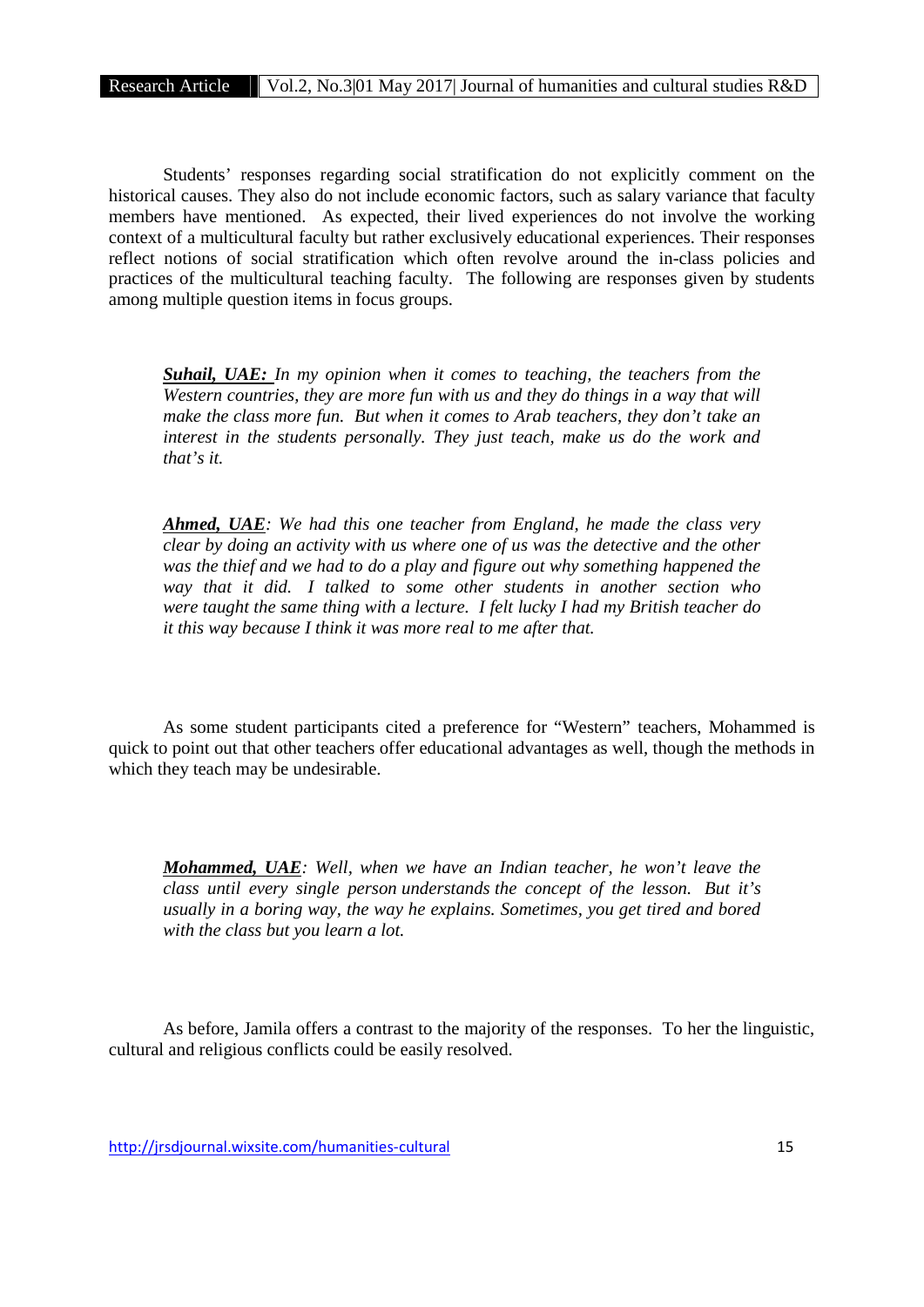*Jamila, UAE: Why can't we just have local teachers? Like, I just want to learn this stuff in Arabic, is that so bad? Having Indian, Malaysian, Irish, American, it just makes me have to explain myself, my religion and my way of doing this over and over…and in a language that I don't speak well at!*

We can see that individuality, previous exposure to different cultures, English proficiency and general attitude toward national, ethnic, religious or cultural difference may be factors which lead these participants to have such views in which they seem to stereotype or judge. Is it too unfair to assume that perhaps these students are being held to a higher standard of intercultural competence which many faculty members also struggle with?

## **8. Conclusion**

As in most places where cultural identity is expressed, historical roots have their residue on the interworkings of educational dynamics in the U of E. This, coupled with eh modern extensions and magnification of a growing a diversifying demographic of faculty members and administrators has moved the potential misfits of social stratifications into the forefront of the educational fabric of the country.

While some argue that this educational model is not substantial and that local representation in the field of education is not only preferred but obligatory for future success in the classrooms of higher education, there seems to be little progress on this front. Recently budget cutbacks and general disenchantment from the multicultural teaching faculty at the U of E and other institutions of higher learning in the country have forced the hand of the local community to produce a teaching faculty with as much to offer academically as well as culturally. It seems that only when this is realized will the stigma of social stratification in higher education begin to ebb to levels where it is the subject matter of the courses and not the color, race, nationality or cultural identity of the faculty member which is at this forefront of educational perceived educational merit.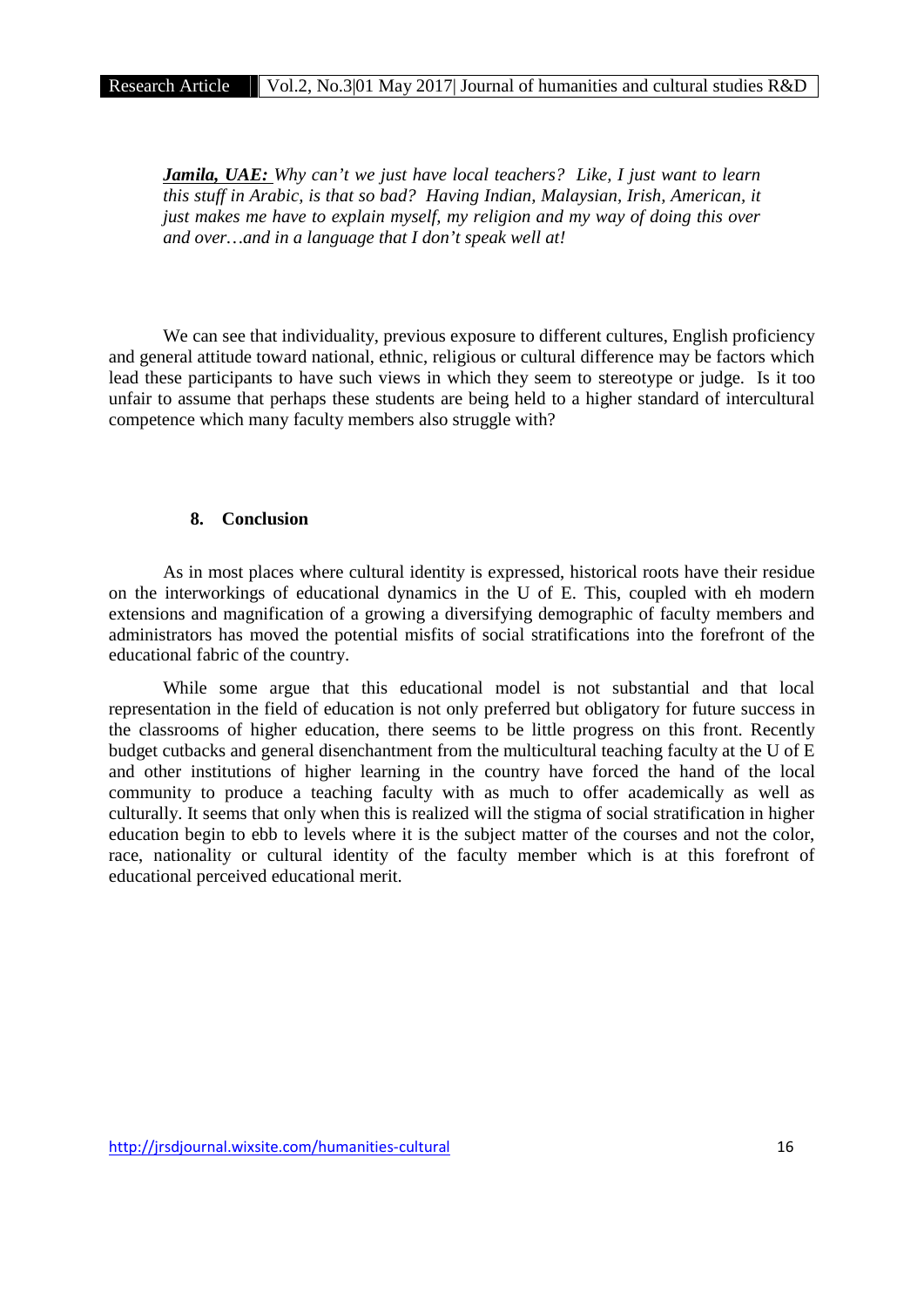## **References:**

- **1-** al-Alkim, H. H. (1989). *The Foreign Policy of United Arab Emirates.* Cairo: Saqi Books.
- **2-** Dalure, G., Albon, R., Hinkston, K., McKeown, J., & Zaabi, T. A. (2015). Understanding Family Involvement in the Education of Emirati College Students in the United Arab Emirates (UAE). In R. Raddawi, *Intercultural Communication with Arabs* (pp. 77-108). Singapore: Springer.
- **3-** Davidson, C. M. (2005). *The United Arab Emirates: A Study in Survival.* Boulder, Colorado: Lynne Rienner Publishers Inc.
- **4-** Emirates,. (2014). *UAE Civil Code.* Abu Dhabi: Government of the United Arab Emirates.
- **5-** Gerson, J. (2010, January 23). Inflation of grades is widespread, study says. *The National* , p. online.
- **6-** Heard-Bey, F. (2004). *From Trucial States to United Arab Emirates.* London: Motivate Publishing.
- **7-** Hofstede, G. (1980). *Culture's Consequences.* Beverly Hills: Sage.
- **8-** Kazim, A. (2000). *The United Arab Emirates, A.D. 600 to the Present: A Socio- Discursive Transformation in the Arabian Gulf.* Sharjah: Gulf Technical Printing Press.
- **9-** Kirk, D. (2010). The Develeopment of Higher Education in the United Arab Emirates. In D. Kirk, *The Emirates Occassional Papers* (pp. 1-57). Abu Dhabi: Emirates Center for Strategic Studies and Research.
- **10-** Lawati, A. A., & Youseff, M. (2007, October 18). Lack of language skills a hinderance. *Gulf News*.
- **11-** Peterson, B. (2004). *Cultural Intelligence: A Guide to Working with People from Other Cultures.* Boston: Intercultural Press.
- **12-** Ridge, N. (2010). *Teacher quality, gender and nationality in the UAE.* Dubai: Dubai School of Government.
- **13-** Sasso, E. (2013, November 1). Raising kids in UAE expat bubble. *Gulf News*.
- **14-** Shagouri, T. (2005, February 5). Arabic language skills of children 'need to improve'. *Gulf News*.
- **15-** Soffan, L. U. (1980). *The Women of the United Arab Emirates.* Boston: Harper & Row Publishers.
- **16-** Thomas, J. (2013). *Psychological Well-Being in the Gulf States.* New York: Palgrave-MacMillan.